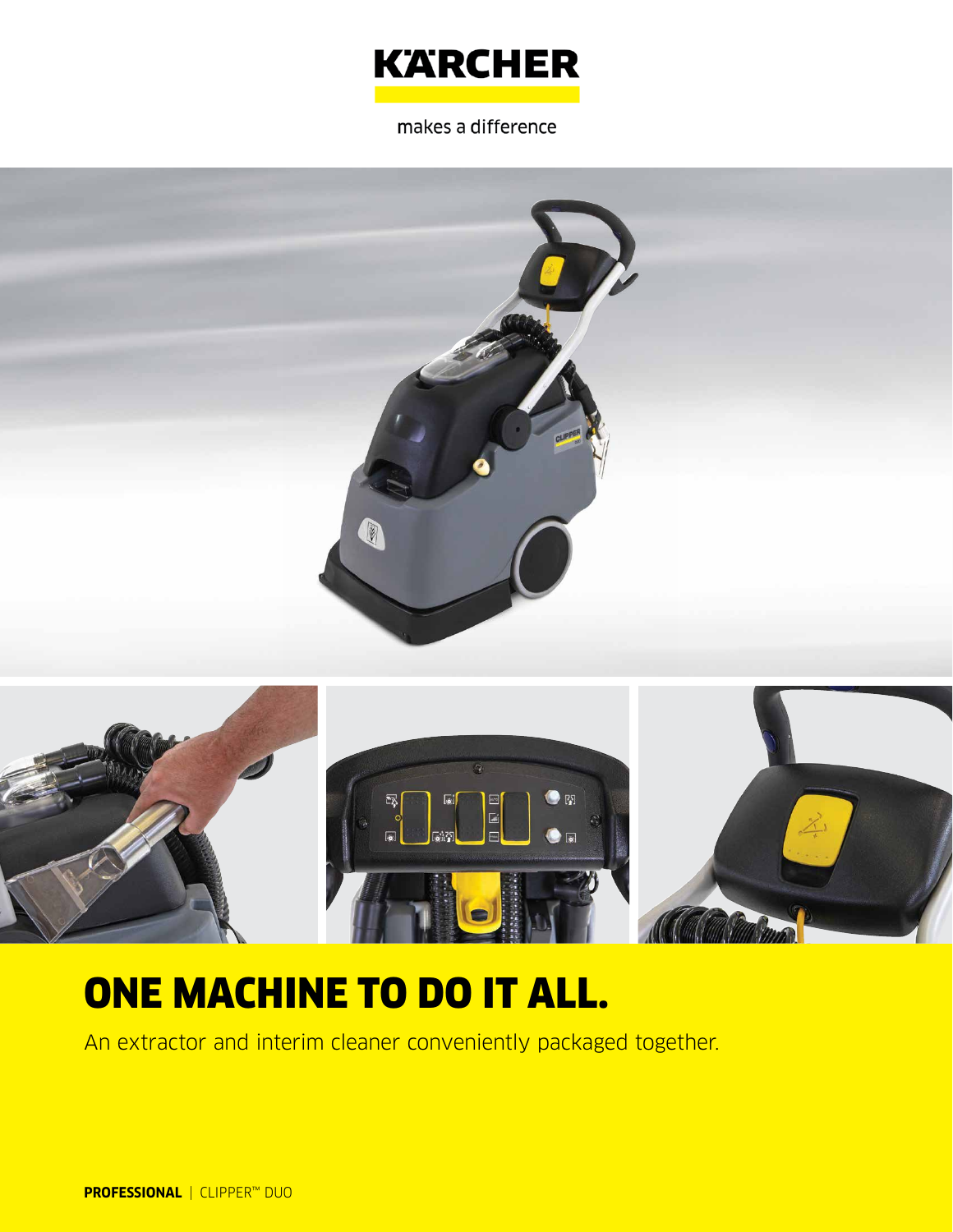### **Get acquainted with the faster, simpler solution.**

With just the turn of a switch, easily change from extraction to interim cleaning. Clear up some closet space by replacing two machines with one, or improve your cleaning regimen by adding productive interim cleaning to the mix. Interim cleaning extends the time between scheduled deep extractions and improves your carpets appearance. One machine to do it all.



#### **1 Vacuum motor and floating brush**

- High performance vacuum motor for faster drying time.
- Extraction is no sweat.
- Perform Alert™ wear indicators.

#### **2 Control panel**

- Intuitive Control Panel for ease of use and training.
- $\Box$  Change from interim to deep cleaning process at the turn of a switch  $$ no mechanical changeover needed.

#### **3 Floating brush**

■ Wrap around soft-sided bumper for surface protection.

#### **4 Tank and handle**

- Ten gallon solution and recovery tank for home or commercial cleaning.
- Solution tank designed with no-mess splash back protection and protective filter screen to remove debris.
- Comfort grip, adjustable handle with one-button activation and ergonomically positioned handle for balanced lifting.
- Fold-down handle for easy transportation in any vehicle.

#### **5 Large wheels**

- 10" non-marking wheels.
- Easy transport and maneuverability.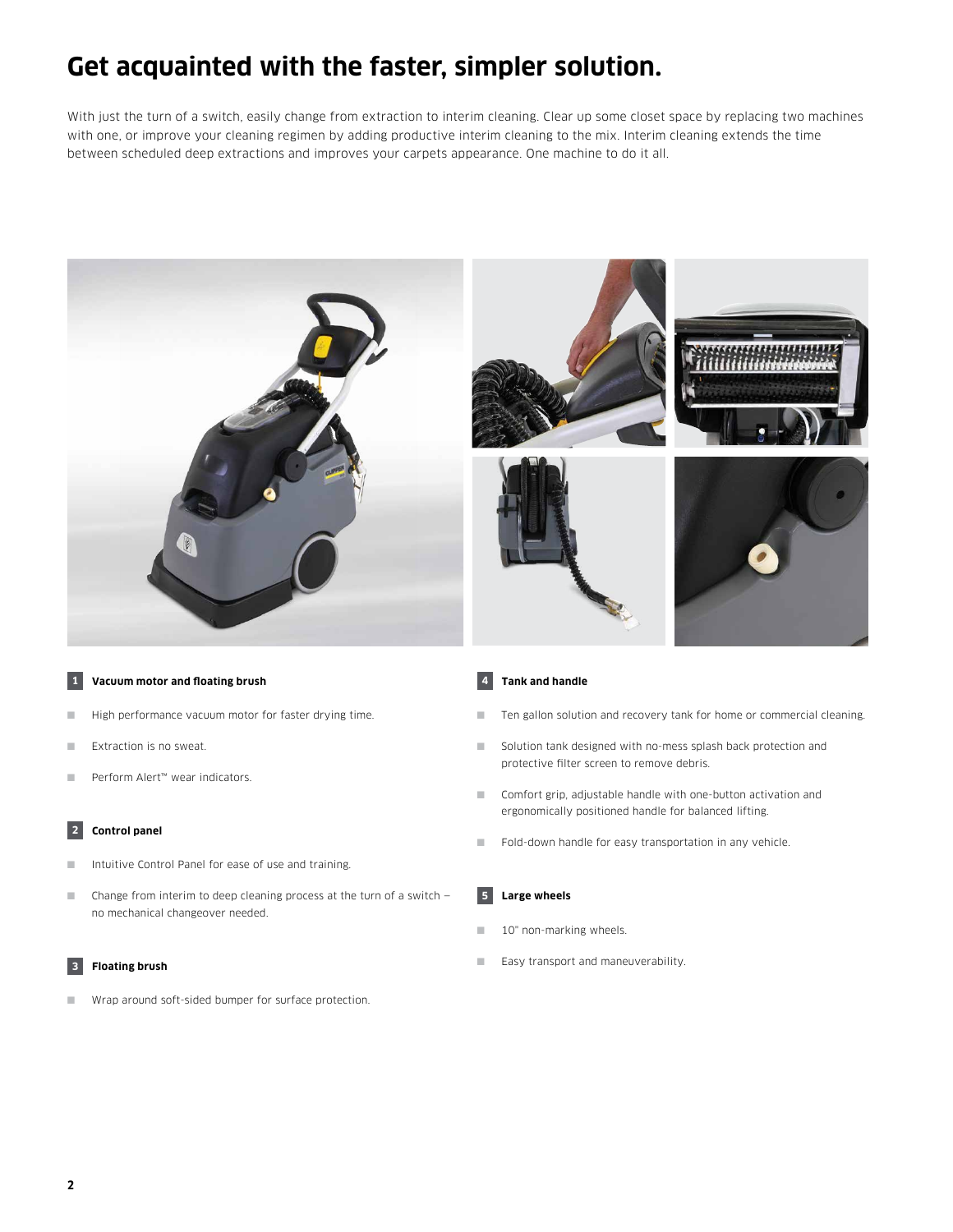## **Technical data and equipment.**





|                                     |                           | CLIPPER™ DUO      |
|-------------------------------------|---------------------------|-------------------|
| <b>TECHNICAL SPECIFICATIONS</b>     |                           |                   |
| Cleaning path/width                 |                           | $in$ 16           |
| Solution/recovery capacity          | gal                       | 10/10             |
| <b>Operating noise level</b>        | $dBA$ 73                  |                   |
| Power cord length                   | ft                        | 50                |
| Vacuum                              | <b>hp.</b> stage $1.5, 3$ |                   |
| <b>Water lift</b>                   | in                        | 120               |
| Pump pressure - restorative/interim | psi                       | 100/50            |
| Flow rate - restorative/interim     | gpm                       | 1.0/0.09          |
| Weight                              | lbs                       | 166               |
| Dimensions (L x W x H)              | in                        | 30.25 x 21.5 x 49 |

#### **EQUIPMENT**

| <b>Order No.</b> | <b>Description</b>                                          |
|------------------|-------------------------------------------------------------|
| 1.008-048.0      | Clipper™ DUO, ten gallon, 16" dual counter-rotating brushes |

#### **ACCESSORIES**

| Order No.                                                                                                       | <b>Description</b>                                                                 |
|-----------------------------------------------------------------------------------------------------------------|------------------------------------------------------------------------------------|
|                                                                                                                 | $\Box$ 8.629-280.0 0.8 gpm low flow jet                                            |
|                                                                                                                 | □ 8.600-246.0 1.5-inch vac hose coupler, required for accessory tool use           |
|                                                                                                                 | $\Box$ 8.600-075.0 Adapter 1/8 to 1/4 quick-disconnect for accessory solution hose |
| the contract of the contract of the contract of the contract of the contract of the contract of the contract of |                                                                                    |

 $\blacksquare$  Included  $\Box$  Optional